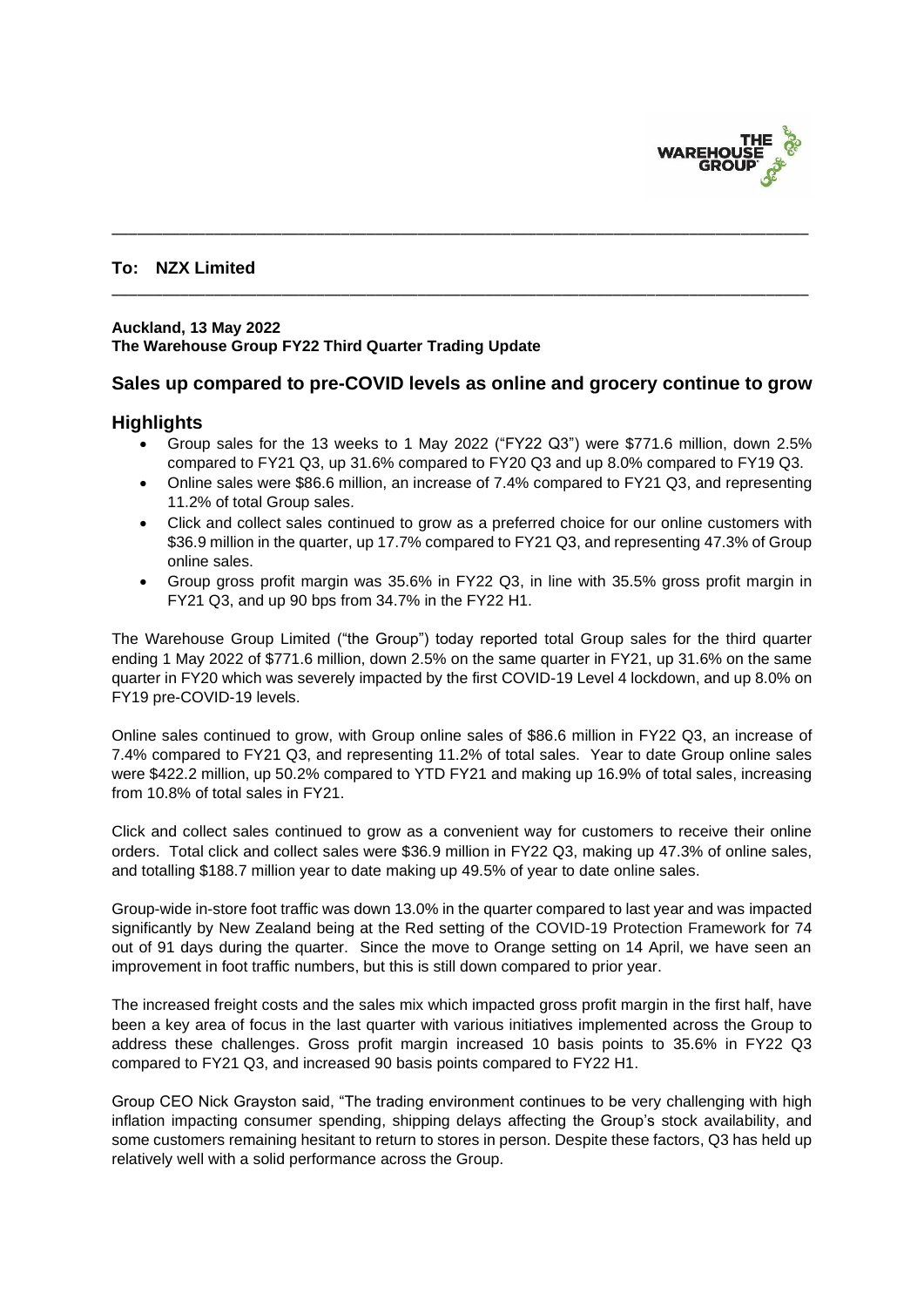## **Brand performance**

**The Warehouse** recorded sales of \$401.9 million, a decline of 2.0% compared to FY21 Q3 due to the impacts of COVID-19 omicron on store traffic. The sales result was however up 35.2% compared to FY20 Q3. While The Warehouse in-store foot traffic reduced by 11.4%, online sales increased 25.8% in the quarter with continued strong uptake in click and collect increasing 35.4% in the quarter. Grocery was a standout category, specifically in Health & Wellbeing, Pantry & Chilled, and Petcare. The Warehouse Mosgiel store was closed during the period.

**Warehouse Stationery** recorded sales of \$67.4 million, a decline of 6.1% compared to FY21 Q3, and up 4.5% compared to FY20 Q3. Warehouse Stationery online sales decreased 14.2% compared to the same quarter last year, due to softer back to school sales, a decline in online traffic and some stock availability issues. The Warehouse Stationery store-within-a-store (SWAS) integration programme continues, with four new SWAS conversions during the quarter, bringing the total SWAS to 31 stores.

**Noel Leeming** recorded sales of \$256.5 million, a decline of 2.5% compared to FY21 Q3, however these sales were up 32.5% compared to the same quarter in FY20. Noel Leeming online sales saw growth of 13.1%, with continued uptake in 1-hour click and collect fulfilment, increasing 14.6% in the quarter. During the quarter we closed two stores, St Luke's Westfield and Queen Street, Auckland.

**Torpedo7** recorded sales of \$36.5 million in the quarter, growth of 3.1% to compared to FY21 Q3 predominantly due to online sales, and up 65.9% compared to FY20 Q3. Torpedo7 online sales increased 9.1% and click and collect sales increased 7.2% in the quarter. Torpedo7 store sales were also impacted by COVID-19, with store footfall decreasing 12.0% compared to the same quarter last year. Torpedo7 continues to expand its national footprint, with Whangārei opening late in the quarter in April 2022, bringing the total number of Torpedo7 stores to 23.

**TheMarket.com** continues to grow with more than 565,000 active customers who engaged with more than 52 million online sessions in the last 12 months – up 13.7% from the half year. With over 3.5 million active products now on offer, TheMarket.com remains on track to deliver more than \$100 million in Gross Transaction Value for FY22.

**MarketClub** loyalty programme continued to gather momentum in the quarter, as we move towards a consolidated Group-wide customer loyalty programme. Member acquisition accelerated in the quarter as we more than tripled the number of active members compared to the first half of the year, and with more customers joining the programme to save even more across our range of everyday low-priced items at The Warehouse. MarketClub members are more engaged shoppers, with higher spend, higher frequency, and higher average order value, as well as higher in-store and in-app net promoter scores (NPS) compared to non-members.

### **The Warehouse continues to provide value by lowering prices despite inflation**

CEO Nick Grayston said, "Our customers trust us to provide the best value for money and we're committed to this. Kiwis know they can come to The Warehouse for the best deals on their household essentials. Value isn't just about low prices – by providing quality products that last across all of our categories, our customers can feel confident that the range of options we provide will offer better value for their money in the long run.

"The response to our \$4 butter has been fantastic and we'll continue to maintain this price as long as we can. Making sure Kiwi families can afford a great breakfast is something we're very committed to and our breakfast basket is still more than \$6 cheaper<sup>1</sup> than the major supermarkets, despite their recent price drop announcements.

<sup>1</sup> Based on average full-price basket of eggs, bread, milk, coffee, butter, oats and Weet-Bix on 12 May 2022 costing \$25.87 at The Warehouse, \$35.83 at Pak n Save and \$35.42 at Countdown.